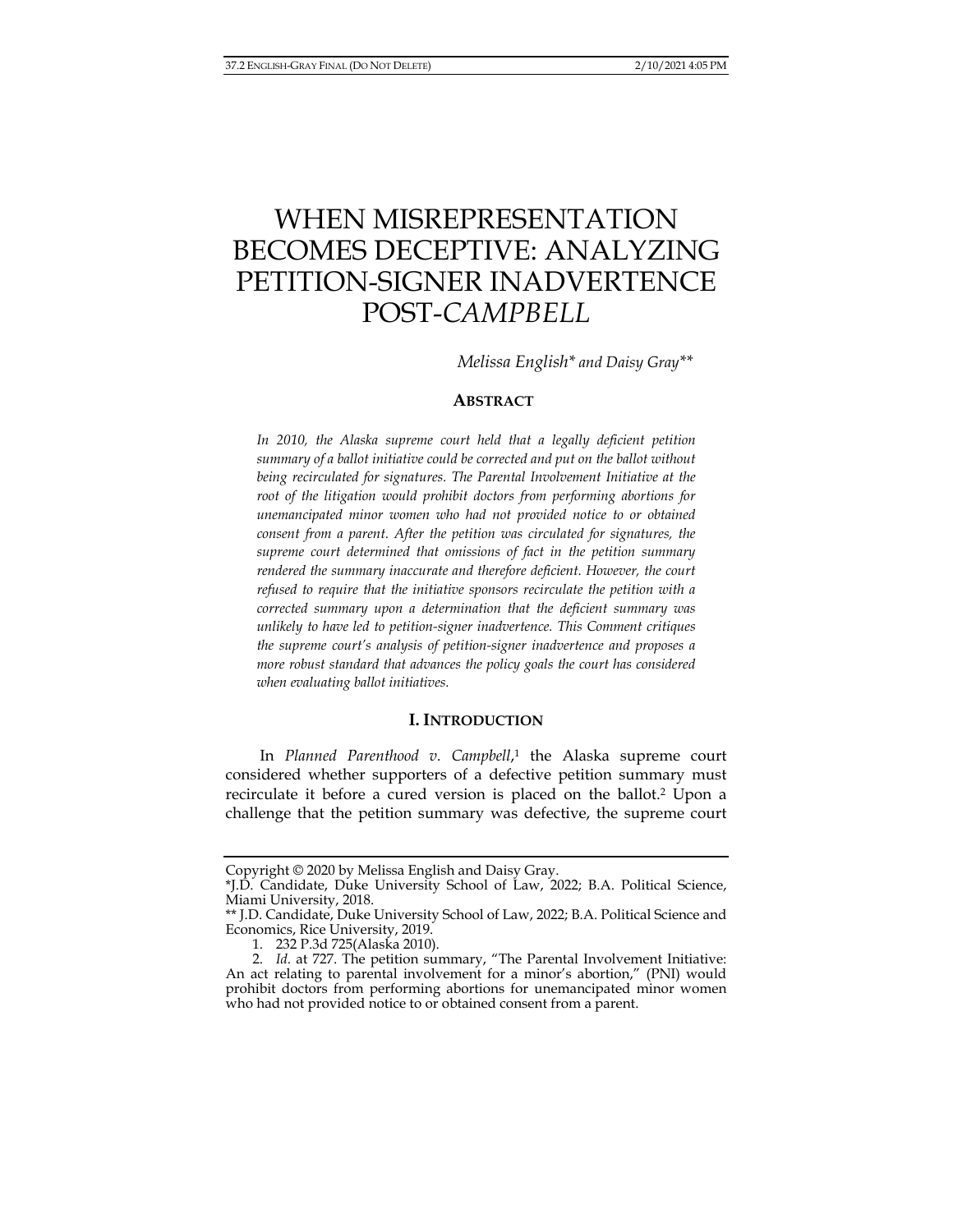held that it was not necessary to correct and recirculate the petition because petition-signer inadvertence was unlikely or minimal.3 However, the supreme court failed to engage in a clear analysis of petition-signer inadvertence.

The Comment addresses that failure and argues that courts should apply a standard that ensures petition signatures accurately reflect public opinion and are not the result of misleading petitions. Part II details the case history of *Campbell*. Part III discusses the policy reasons for analyzing deficient petition summaries through petition-signer inadvertence by examining previous cases before the supreme court. Part IV develops a standard that courts ought to apply in determining whether petitionsigner inadvertence occurs and argues that the supreme court incorrectly determined that the petition summary in *Campbell* did not need to be recirculated.

#### **II. FACTUAL BACKGROUND**

In *Campbell,* the court sought to resolve whether a deficient petition summary could be cured for a ballot summary without its sponsors circulating new petitions and gathering new signatures.4 The petition sponsors submitted "The Parental Involvement Initiative: An Act relating to parental involvement for a minor's abortion" (PNI) to the lieutenant governor.5 The PNI would prohibit doctors from performing abortions for unemancipated minor women who had not provided notice to or obtained consent from a parent.6

The PNI was proposed as an amendment to the Parental Consent Act (PCA), a similar statute requiring parental consent or judicial authorization before a doctor performed an abortion on a unmarried or emancipated woman who was under the age of 17.7 The PCA was invalidated for violating the minor's right to privacy under the Alaska constitution because it was not the least restrictive means available to accomplish the state's legitimate interest in "protecting the health of the minor and in fostering family involvement in a minor's decision regarding her pregnancy."8

When the petition sponsors submitted the PNI, the lieutenant governor certified the application, and the Division of Elections prepared

 <sup>3.</sup> *Id.*

 <sup>4.</sup> *Id.*

 <sup>5.</sup> *Id.*

 <sup>6.</sup> *Id.* 

 <sup>7.</sup> *Id.*  8. *Id.* at 728.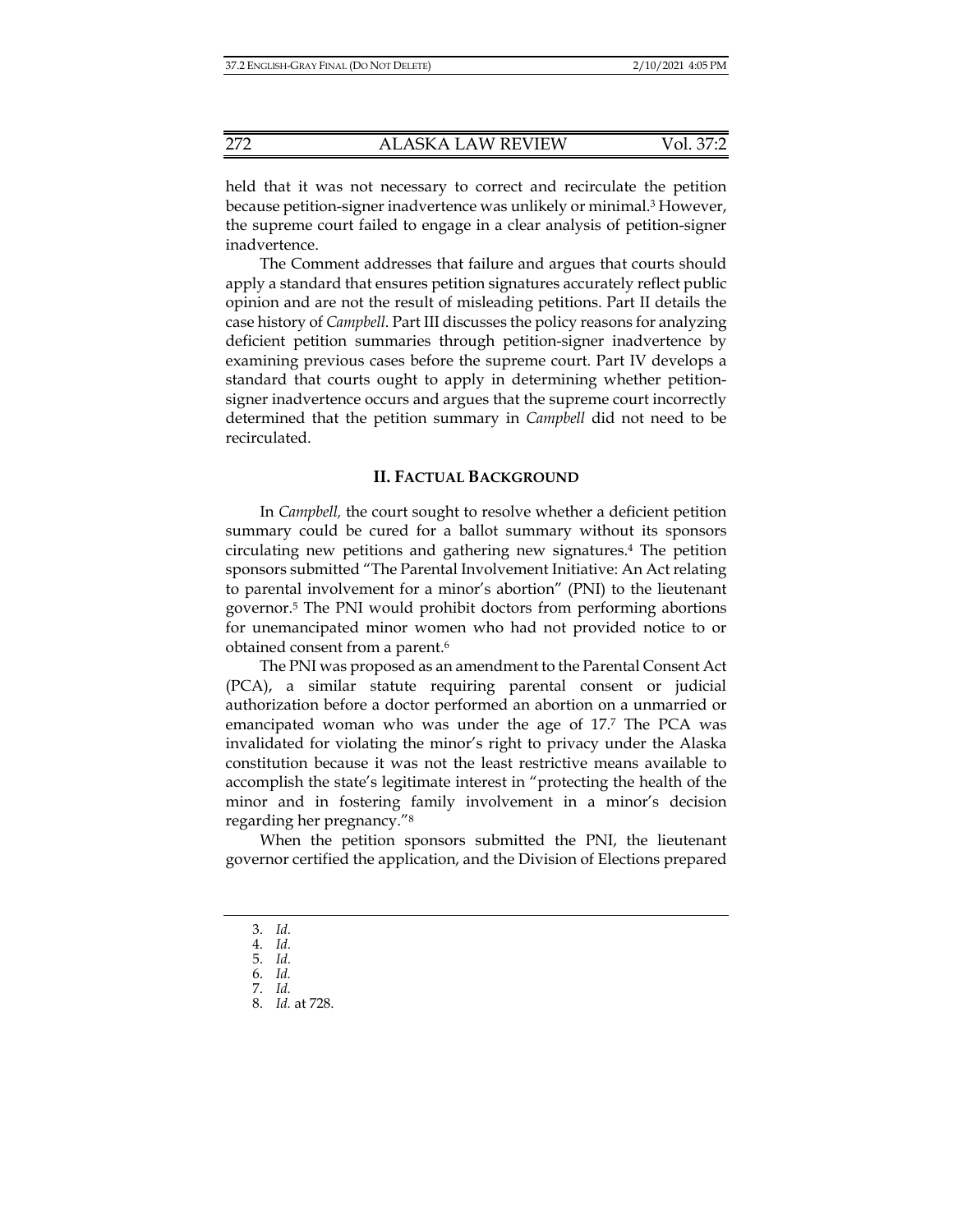the necessary materials for signature-gathering.<sup>9</sup> Planned Parenthood of Alaska filed suit in the superior court against the lieutenant governor, alleging that he had violated both the statutory and constitutional law of Alaska by "certifying the application and adopting a defective summary."10 Planned Parenthood claimed that the PNI was "incomprehensible and would mislead voters" and that the summary was not impartial or accurate as required by law.11

Reviewing Planned Parenthood's claims, the superior court held that the PNI was not clearly unconstitutional but was not impartial or accurate due to the omission of three key facts.12 First, the summary omitted the fact that the PNI would restrict current law because current law does not require parental notification for a minor to get an abortion.13 Second, the summary failed to disclose that the PNI was modifying the PCA by requiring parental notification.14 Finally, the PNI omitted the fact that the initiative would implicate other laws that make it a criminal offense when a physician knowingly violates the notification requirements for giving the minor's parents notice of the minor's plan to have an abortion.15 The superior court held that if the omitted facts were included in a revised summary for the ballot, the initiative could be placed on the ballot.<sup>16</sup> Planned Parenthood appealed, arguing that the summary could not be corrected for the ballot without recirculating a revised summary and gathering new signatures.17

Practically, correcting and recirculating a new summary would have allowed signers to reconsider their endorsement of the initiative with a clearer explanation of the initiative. Thus, it would have been possible that the initiative would not have gotten enough signatures to be placed on the ballot at all. In contrast, correcting the summary for the ballot would not allow for this reconsideration. Rather, it would guarantee that the summary ended up on the ballot despite the fact that a clearer summary may have led signers to change their minds.

The supreme court reviewed the superior court's decision de novo and would only invalidate the summary if it was not impartial and accurate.18 The mere fact that a better summary could be written was not

- 9. *Id.* at 727.
- 10. *Id.* at 727–28.
- 11. *Id.* at 728.
- 12. *Id.*
- 13. *Id.*
- 14. *Id.*  15. *Id.*
- 16. *Id.*
- 17. *Id.*
- 18. *Id.*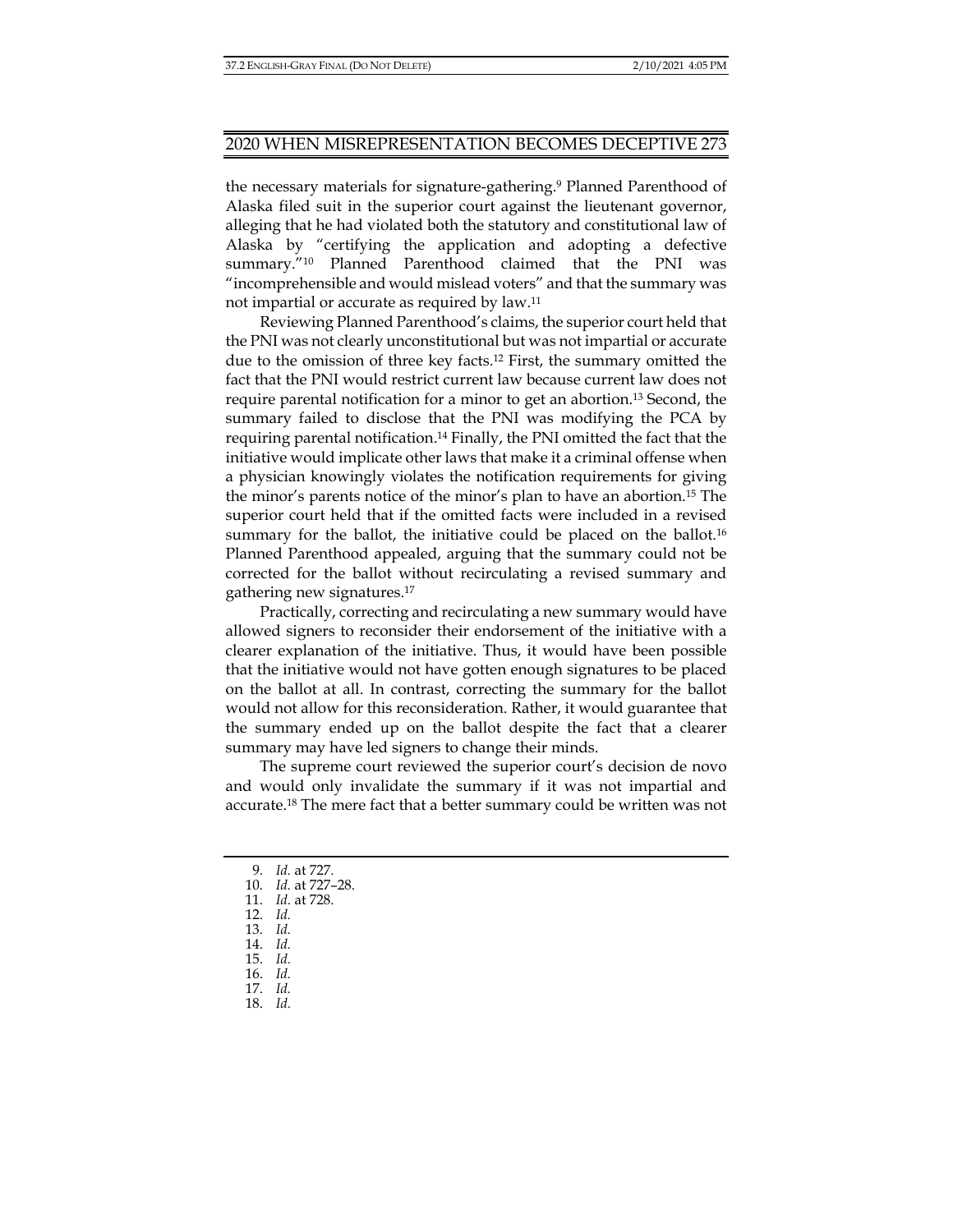enough to invalidate the summary as it stood.19 The supreme court concluded that when dealing with initiative petitions that have been "circulated with a defective summary," a court is required to consider the nature and degree of the omission or misleading statement to determine the "likelihood and extent of petition-signer inadvertence," the hardship that would result from the invalidation to the sponsors, and the hardship that would come to the opponents from permitting the initiative to move forward.20 The supreme court then concluded that petition-signer inadvertence "was unlikely or minimal in this case."21 Therefore, the supreme court found that it was not necessary to correct and recirculate the petition, provided that the omissions were corrected before the summary was placed on the ballot.<sup>22</sup>

In his opinion concurring-in-part, dissenting-in-part, Justice Winfree disagreed with the majority, noting that the inaccuracy of the petition summary violated the screening function of the signature requirement because it was impossible to know whether the initiative would have had support if it had been presented correctly.<sup>23</sup> He noted that although the hardship involved in circulating a new petition is great, not requiring this recirculation would lessen incentives for creating impartial petition summaries.24 Also, it would change the screening standard from what is currently a bright-line rule to be dependent on the independent views of judges.25 Therefore, he argued that the initiative should not be included on the ballot and a new, accurate and impartial petition should be circulated.26

## **III. PETITION-SIGNER INADVERTENCE IN THE SUPREME COURT**

This section will provide an overview of the cases that have discussed the policy goals of avoiding petition-signer inadvertence before discussing how the *Campbell* court applied these cases to its analysis. In analyzing the PNI, the supreme court relied upon severance cases, cases where the proposed initiative impermissibly combines two subjects and violates the one-subject rule, in formulating a rule for petition-signer inadvertence.27 Planned Parenthood argued against the applicability of these cases in analyzing the PNI, but the supreme court found sufficient

 <sup>19.</sup> *Id.* 

 <sup>20.</sup> *Id.* at 734.

 <sup>21.</sup> *Id.* 

 <sup>22.</sup> *Id.* 

 <sup>23.</sup> *Id.* at 736 (Winfree, J., concurring in part and dissenting in part).

 <sup>24.</sup> *Id.* at 739.

 <sup>25.</sup> *Id.* 26. *Id.* 

 <sup>27.</sup> *Id.* at 732–33 (majority order).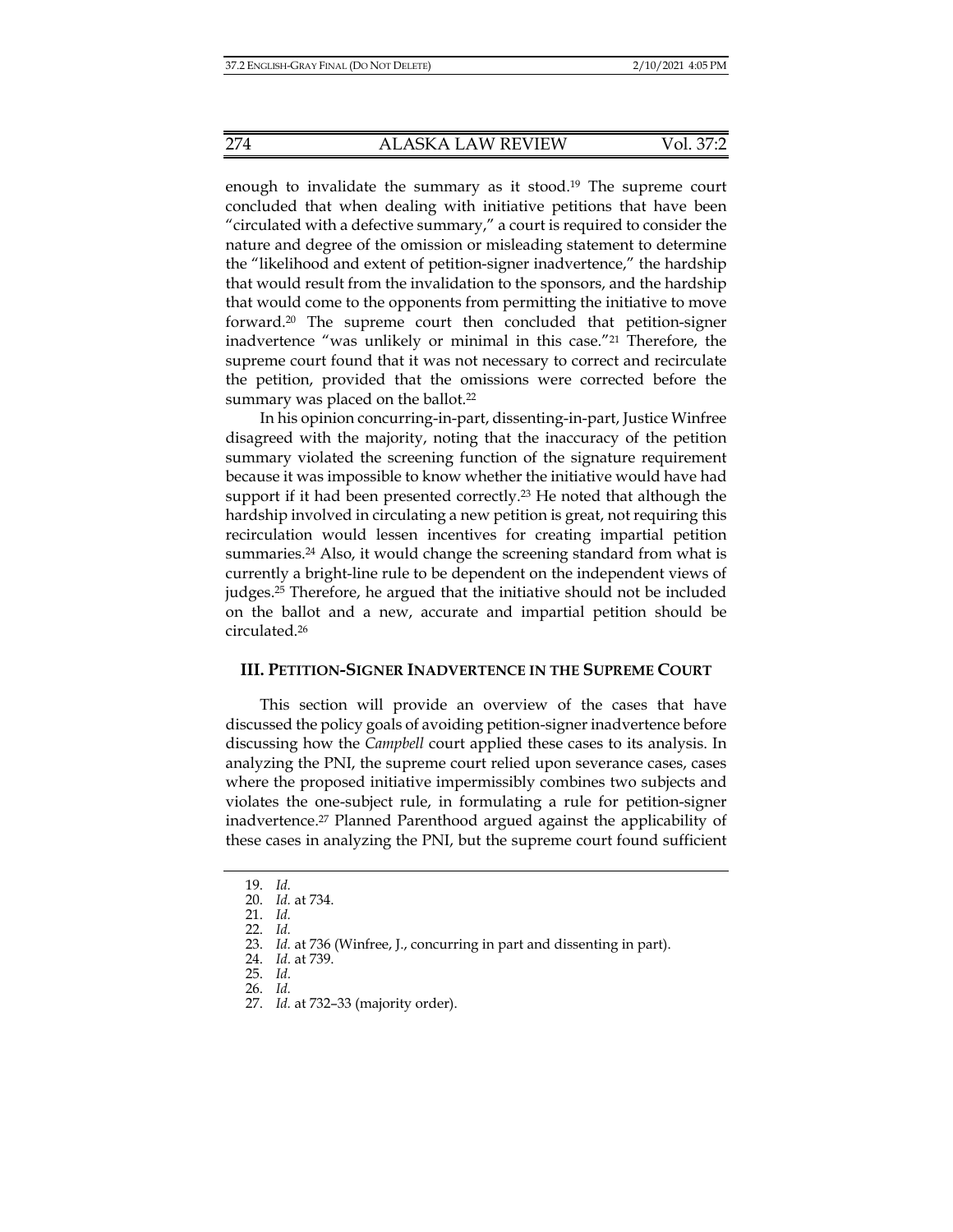similarities to make the severance cases instructive to petition-signer inadvertence.28 In both situations, proponents of the initiatives gathered signatures on petitions that did not exactly represent the initiative.29 In both situations, it is necessary to determine whether the petitions have served their "screening purpose" sufficiently to allow the initiative to go on the ballot without requiring the recirculation of the petition.30 Therefore, examining severance cases decided by the supreme court is necessary to determine the standard for petition-signer inadvertence applied in *Campbell*.

## **A.** *Suber v. Alaska State Bond Committee*

The Alaska constitution stipulates that "[e]very bill shall be confined to one subject."31 In *Suber v. Alaska State Bond Committee*, 32 the supreme court determined a chapter of a special session contained only one subject when it imposed both obligations on the State Commissioner of Commerce regarding homeowner relief following an earthquake and criminal sanctions for noncompliance.33 Emphasizing that the purpose underlying the one-subject provision is to prevent logrolling, "inadvertence, stealth, and fraud in legislation," the court noted that, when construing a contested provision, it would "disregard mere verbal inaccuracies, resolve doubts in favor of validity, and hold that in order to warrant the setting aside of enactments for failure to comply, the violation must be substantial and plain."34 Accordingly, the court reasoned that because the purpose of the criminal sanctions provision was to ensure compliance with the homeowner relief provision, the sanctions provision was sufficiently germane to the subject matter of the legislation for it to adhere to the one-subject rule.35 The standards set out in *Suber* for determining inadvertence are helpful in determining whether the court in *Campbell* properly held that petition-signer inadvertence was unlikely.

## **B.** *Meyer v. Alaskans for Better Elections*

The supreme court's analysis of a one-subject rule challenge to an

 <sup>28.</sup> *Id.* 

 <sup>29.</sup> *Id.* at 733.

 <sup>30.</sup> *Id.* (quoting Faipeas v. Municipality of Anchorage, 860 P.2d 1214, 1219 (Alaska 1993)).

 <sup>31.</sup> ALASKA CONST. art. IX, § 8.

 <sup>32. 414</sup> P.2d 546 (Alaska 1966).

 <sup>33.</sup> *Id.* at 549, 557.

 <sup>34.</sup> *Id.* at 557.

 <sup>35.</sup> *Id.*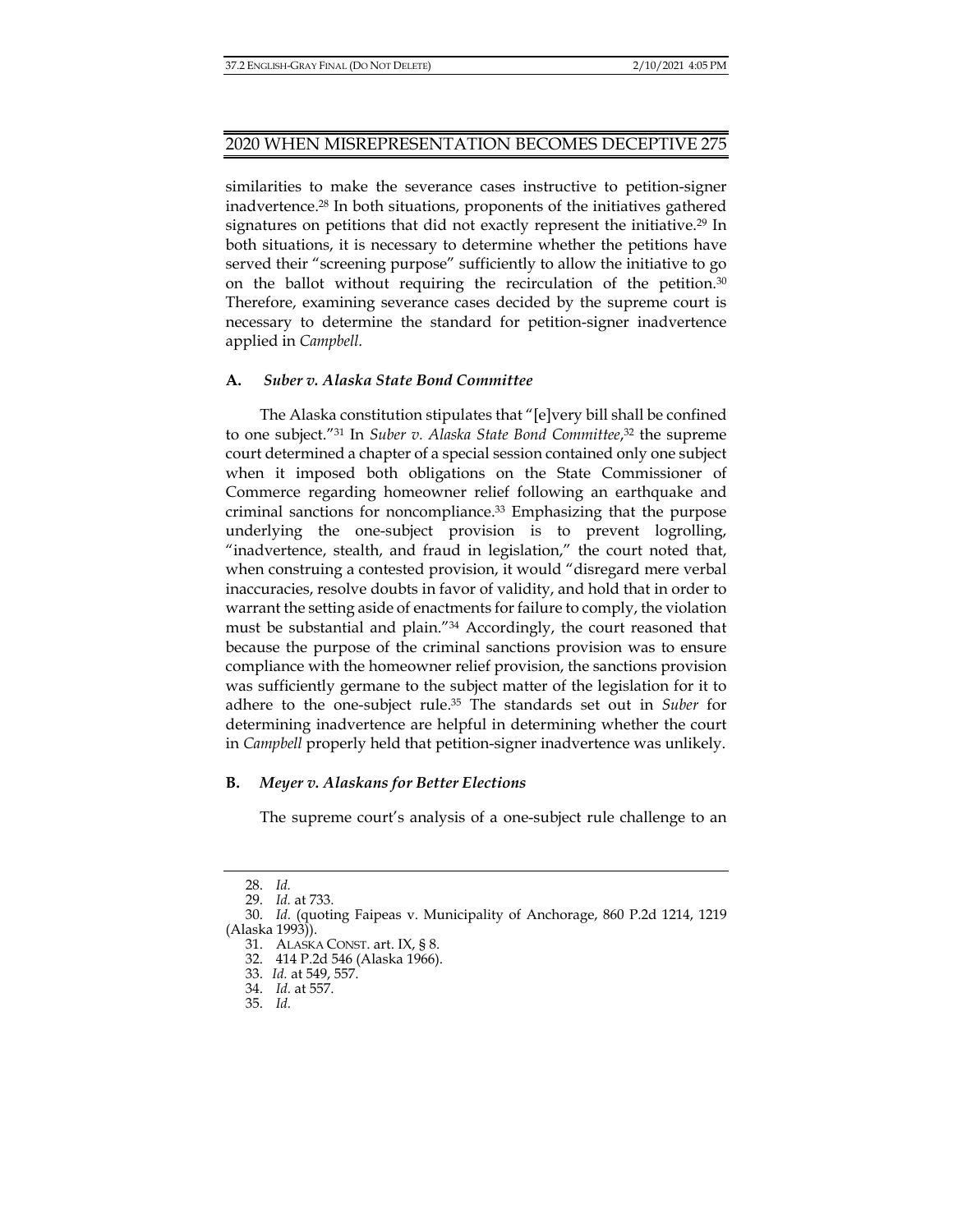initiative in *Meyer v. Alaskans for Better Elections*36 clarifies the policy goals of the one-subject rule and reflects the general tendency in one-subject cases to permit subjects that fall under a single broad category.37 In *Meyer*, the court determined that an initiative that would make three discrete substantive changes to election law was permissible when the three changes fell under one general subject. The court noted among other considerations, that there was "no transparent attempt to garner voter support through completely unrelated provisions."38 The court clarified that the test was not discreteness or severability; rather, there must be a factual and logical nexus between the different issues.39 Thus, the policy underlying the one-subject rule was empowering voters, because allowing them to vote on different issues separately would lead to a more precise expression of their will.40 This policy informs the goal of avoiding petition-signer inadvertence as well, as petition-signer inadvertence could prevent a precise expression of a signer's will.

# **C.** *Citizens for Implementing Medical Marijuana v. Municipality of Anchorage*

The court reiterated a focus on voter empowerment in *Citizens for Implementing Medical Marijuana v. Municipality of Anchorage*, 41 where the supreme court held that the clerk properly denied a petition that was "confusing and misleading and therefore legally insufficient."42 The petition was unclear whether it would create or abolish rights relating to the use of medical marijuana. Therefore, signers had to infer the effects of the petition.43 The court, noting the principle of informed lawmaking that underlies all petition requirements,<sup>44</sup> held that the lack of context

 <sup>36. 465</sup> P.3d 477 (Alaska 2020).

 <sup>37.</sup> *E.g.,* Croft v. Parnell, 236 P.3d 369, 372–73 (Alaska 2010) (explaining that the court tends to interpret the one-subject rule broadly in order to balance the purposes of the rule with legislative efficiency).

 <sup>38.</sup> *Meyer*, 464 P.3d at 498.

 <sup>39.</sup> *Id.* at 492.

 <sup>40.</sup> *See id.* at 498 (citing *Croft*, 236 P.2d at 372) (in the initiative context the onesubject rule, "protects the voters' ability to effectively exercise their right to vote by requiring that different proposals be voted on separately," "allows voters to express their will through their votes more precisely," and "prevents logrolling, stealth, and fraud.").

 <sup>41. 119</sup>P.3d 898 (Alaska 2006).

 <sup>42.</sup> *Id.* at 899.

 <sup>43.</sup> *Id.* at 903.

 <sup>44.</sup> *Id.* The court in *Citizens for Implementing Medical Marijuana* was referring to the decision in *Faipeas*, which noted that there is a "vital public interest in ensuring that laws be made by informed lawmakers." Decision-makers should have a thorough understanding of all sides of an issue so that they can make a reasoned and rational decision. The court noted that this understanding requires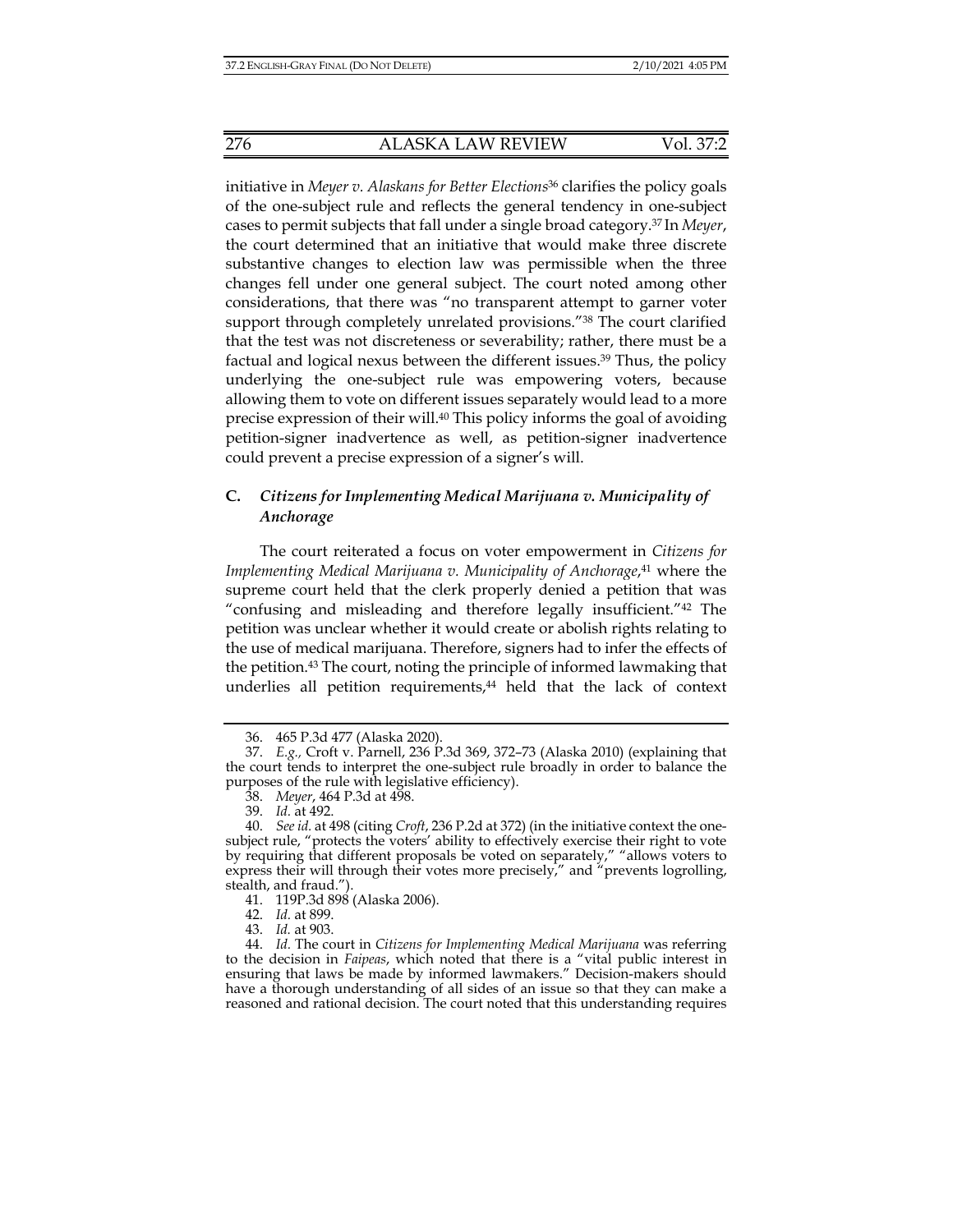# 2020 WHEN MISREPRESENTATION BECOMES DECEPTIVE 277

surrounding the medical marijuana petition was legally insufficient because signers "could not know with sufficient certainty what they were endorsing."45 The holding in *Medical Marijuana* suggests that inadvertence also occurs when a voter could not know, without having to draw inferences from the surrounding context, the effect of a petition when endorsing it.

## **D.** *Faipeas v. Municipality of Anchorage*

Similarly, the policy surrounding the non-allowance of a deficient petition summary centers on the importance of an informed electorate. For example, in *Faipeas v. Municipality of Anchorage*, 46 Citizens Against the Homosexual Ordinance filed a petition for a referendum on an ordinance that prohibited discrimination based on sexual orientation for public employment.47 Opponents of the ordinance appealed the clerk's certification of the petition, seeking a stay of the election pending the final decision of their appeal.48 Granting the stay, the supreme court found that the ordinance was misleading because it could be interpreted by proponents as adding sexual orientation to the list of characteristics protected from discrimination in public employment, or by opponents as giving special rights to homosexuals.49 The court explained that the signature-gathering requirement to submit a referendum ensures that a bill has sufficient public support before being placed on the ballot.<sup>50</sup> A petition that mischaracterizes the ordinance thwarts the intended screening function of the signature-gathering requirement.<sup>51</sup> The court noted that having a properly informed electorate is "a basic requirement for good governing decisions – ones which properly balance the interests of those involved and create desirable results."52 Therefore, referendum and initiative petitions must meet minimum standards of accuracy and fairness to satisfy the public interest in informed lawmaking to prevent inadvertence by petition-signers and voters.53

complete and accurate information. Faipeas v. Municipality of Anchorage, 860 P.2d 1214, 1221 (Alaska 1993).

 <sup>45.</sup> *Citizens for Implementing Medical Marijuana*, 129 P.3d at 903.

 <sup>46. 860</sup> P.2d 1214 (Alaska 1993).

 <sup>47.</sup> *Id.* at 1215.

 <sup>48.</sup> *Id.* 

 <sup>49.</sup> *Id.* at 1217.

 <sup>50.</sup> *Id.* at 1219–20.

 <sup>51.</sup> *Id.* at 1220.

 <sup>52.</sup> *Id.* at 1221.

<sup>53</sup>*. Id.*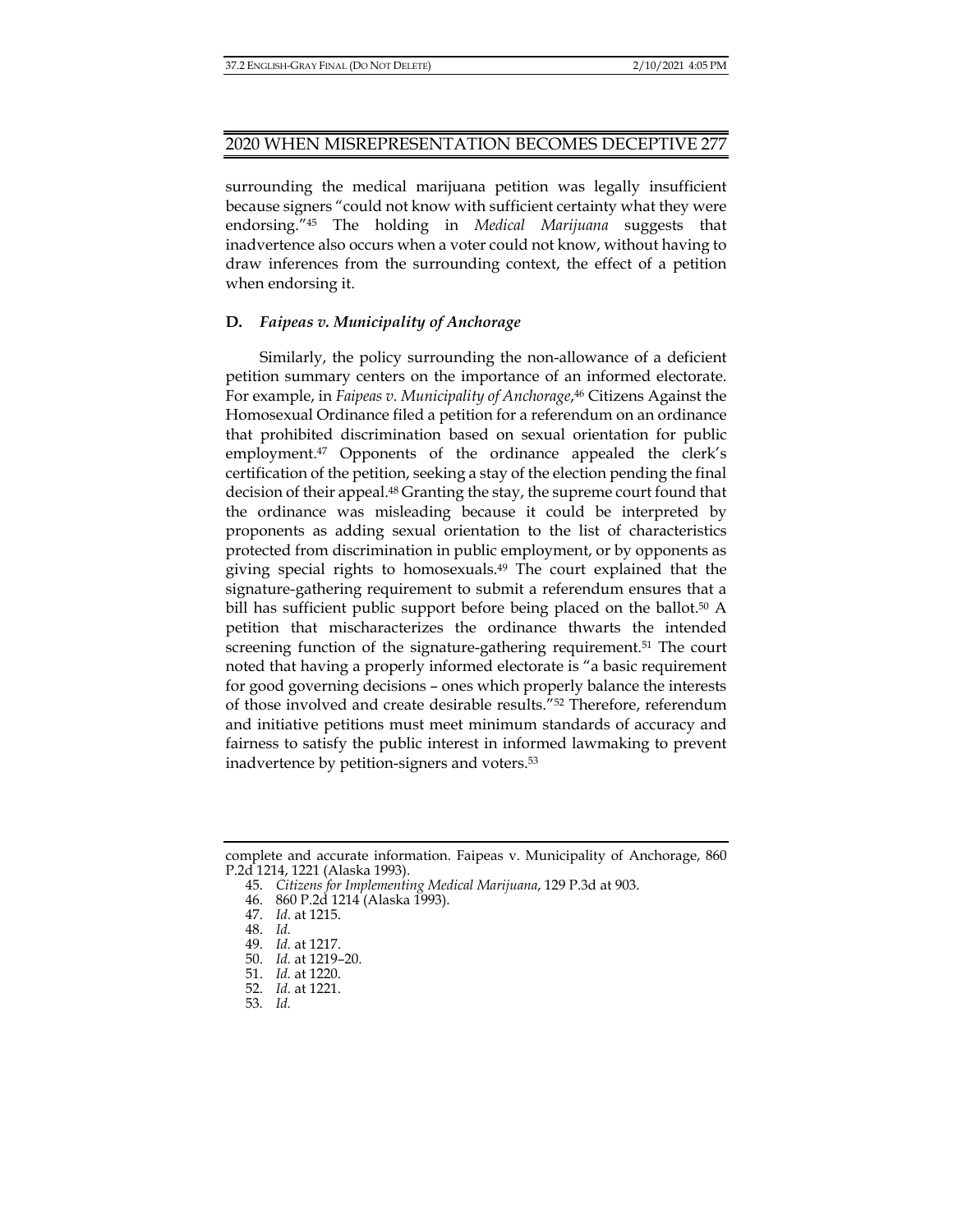# **IV. CREATING A STANDARD FOR EVALUATING PETITION-SIGNER INADVERTENCE**

#### A. **The Need for a Workable Standard**

Although the supreme court premised its *Campbell* decision on a determination that petition-signer inadvertence was "unlikely or minimal," it did not engage with a clear analysis of petition-signer inadvertence.54 Where the supreme court has previously tested the sufficiency of petition summaries in the initiative context, it has similarly failed to articulate a clear standard to evaluate inadvertence.55 Given the prevalence of legislation by initiative in Alaska, a clear, consistent standard for courts assessing inadvertence is paramount to protect the democratic process.56 The supreme court's discussion of policy goals underlying both the one-subject rule and deficient summaries provides a jumping-off point for how the court handles inadvertence. This section seeks to ascertain the policy goals undergirding petition-signer inadvertence and to crystalize these goals into a workable standard for future application. Both the one-subject rule and the need for fair and accurate summaries empower voters to express preferences in a clear and precise manner.57 Courts have analyzed inadvertence in cases involving the one-subject rule literally, centering concerns on the likelihood that a bill containing two distinct subjects would lead to support for one of the provisions falsely indicating support for the other.58

The supreme court has focused more on ensuring that summaries allow voters to make decisions based on accurate and impartial information than it has on ensuring summaries are not deceptive.59 While the court holds both ballot summaries and petition summaries to the standard of accuracy, the purpose of ballot summaries is to allow voters to make "informed and intelligent" decisions while petition summaries

 <sup>54.</sup> Planned Parenthood of Alaska v. Campbell, 232 P.3d 725, 734 (Alaska 2010).

 <sup>55.</sup> *See, e.g.*, *Faipeas*, 860 P.2d at 1221 (noting the necessity of guarding against petition-signer inadvertence but not explaining how to evaluate inadvertence).

 <sup>56.</sup> *See* Kodiak Island Borough v. Mahoney, 71 P.3d 896, 898 (Alaska 2003) (noting that Alaska allows for voter initiatives to encourage direct democracy).

 <sup>57.</sup> *See* Croft v. Parnell, 236 P.3d 369, 372 (Alaska 2010) (explaining that the one-subject rule allows voters a more precise expression of their preferences); *see also Faipeas*, 860 P.2d at 1221 ("The public interest in informed lawmaking requires that referendum and initiative petitions meet minimum standards of accuracy and fairness.").

 <sup>58.</sup> *See supra* note 40.

 <sup>59.</sup> Planned Parenthood of Alaska v. Campbell, 232 P.3d 725, 729 (Alaska 2010).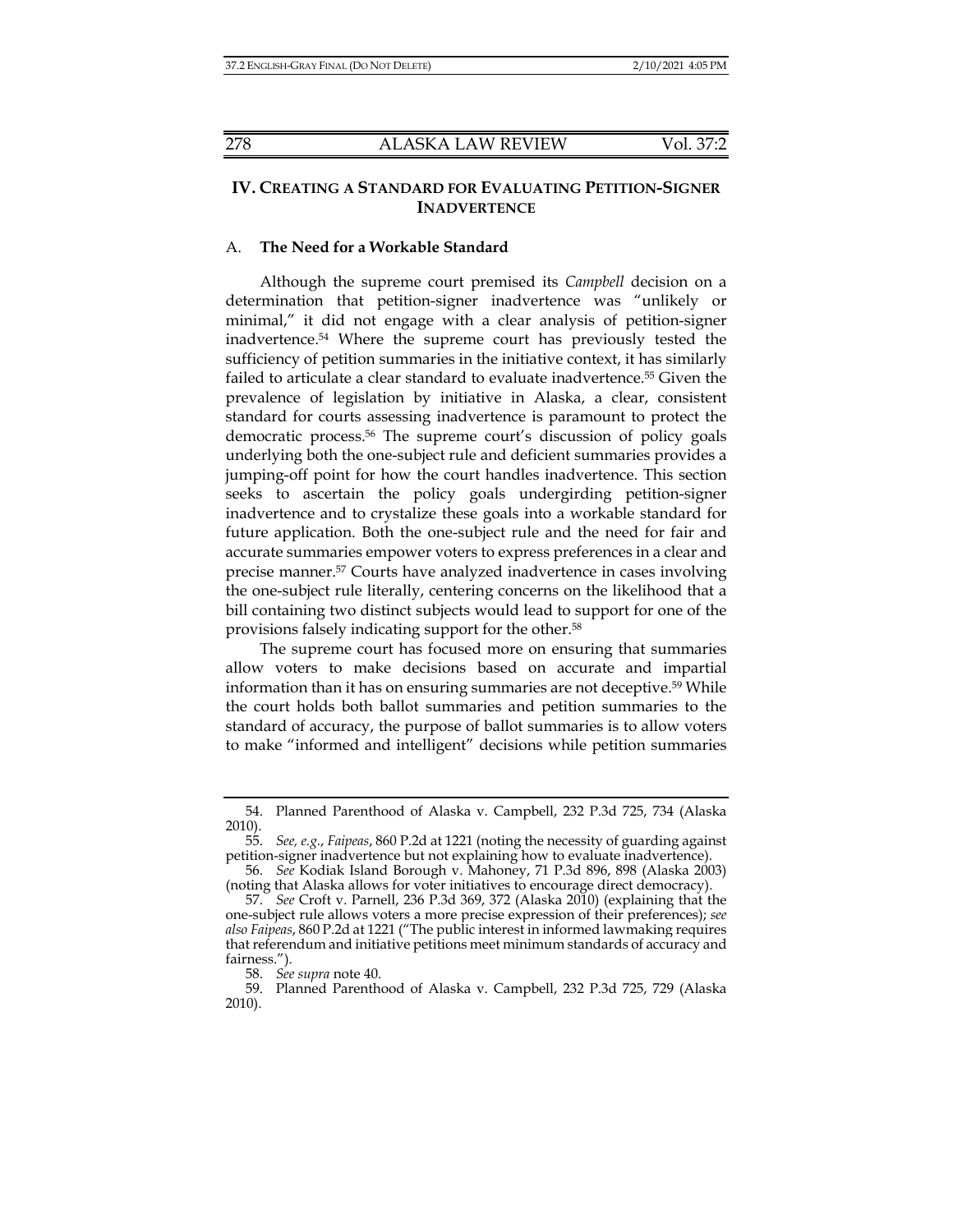ensure the measure reflects public support.<sup>60</sup> The court noted that when petition summaries exclude information that would give petition signers "serious grounds for reflection," these omissions can render a petition inaccurate.61 Similarly, "complete and accurate information" in a petition summary is necessary to ensure informed lawmaking.<sup>62</sup>

The procedural posture of the case in *Campbell* was unique, because the court confronted whether a deficient summary could be cured without recirculation. Before analyzing how to cure a deficient petition summary, the court had concluded that the summary was not complete and accurate.63 Accordingly, the holding that a deficient summary does not always lead to petition-signer inadvertence implies that the standard to determine inadvertence is narrower than completeness.64

The supreme court noted in *Medical Marijuana* that the petition process serves to screen out propositions with insufficient public support.<sup>65</sup> Although the court acknowledged the screening function in *Campbell*, it ignored its own analysis of the importance of legal sufficiency at this stage as applied in *Medical Marijuana*. 66 There, the court explained, "[s]ignatures on a confusing or misleading petition therefore may or may not indicate support for the measure . . .," suggesting that the importance of completeness of information directly relates to ensuring petition signatures are an effective proxy for public support.<sup>67</sup> This concern comports with the idea of inadvertence that the court espoused in the context of the one-subject rule, which indicates petition-signer inadvertence occurs when a deficient summary inhibits petition signers from clearly expressing their preferences.<sup>68</sup> Accordingly, when considering whether a petition summary contains complete information, courts should do so with an eye to whether a lack of completeness will

63. *Campbell*, 232 P.2d at 730.

 64. *See id.* at 734 (noting that while the petition summary was deficient by omission, it was not misleading enough to automatically require recirculation).

 65. Citizens for Implementing Medical Marijuana v. Municipality of Anchorage, 129 P.3d 898, 901 (Alaska 2006).

67. *Citizens for Implementing Medical Marijuana*, 129 P.3d at 901.

 <sup>60.</sup> *Id.* at 730 (citing Alaskans for Efficient Government, Inc. v. State, 52 P.3d 732, 735 (Alaska 2002)).

 <sup>61.</sup> *Id.* at 730 (citing Pebble Ltd. Partnership *ex rel.* Pebble Mines Corp. v. Parnell, 215 P.3d 1064, 1082 (Alaska 2009) (quoting *Alaskans for Efficient Government*, 52 P.3d at 736)).

 <sup>62.</sup> *See* Faipeas v. Municipality of Anchorage, 860 P.2d 1214, 1221 (Alaska 1993) (explaining that clarity and honesty in all forms of lawmaking, including "legislative enactments, initiative petitions and even proposed resolutions" is paramount).

 <sup>66.</sup> *See Campbell*, 232 P.2d at 729 (explaining the screening function ensures that initiatives that make it to the ballot have public support, but failing to mention the effect that initiatives without public support on the ballot may have).

 <sup>68.</sup> *See supra* note 40.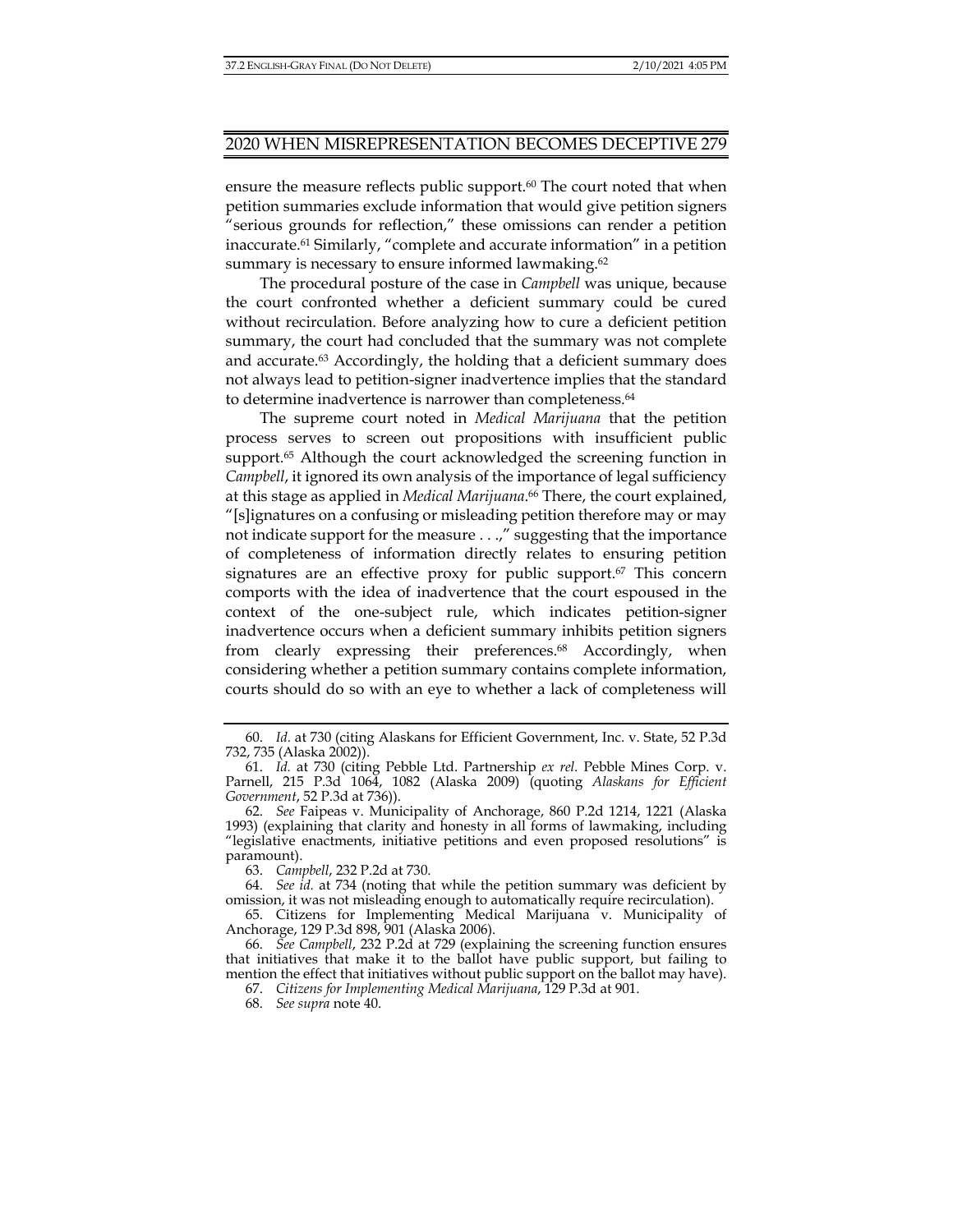render signatures an insufficient indicator of public support.

The *Campbell* court's application of standards used in the one-subject context to determine whether a deficient petition nevertheless served its screening purpose highlights that the two issues implicate similar policy goals.69 In determining that petition-signer inadvertence was unlikely, the supreme court noted that the "omissions did not substantially misrepresent the essential nature of the PNI."70 This resembles the language that courts use in determining whether severance can effectively remedy a violation of the one-subject rule, where courts "ask whether omitting the required information from the petition summary substantially changed—or misrepresented—the spirit of the measure."71

While a cursory glance at this portion of the court's opinion may lead to the conclusion that it articulated a standard, the problem is that it failed to clearly identify the cutoff point at which a summary that is legally deficient can only be remedied by recirculation. The demarcation between an omission that would give voters "serious grounds for reflection" and one that "substantially . . . misrepresented . . . the spirit of the measure" is amorphous at best.72 Justice Winfree highlights this issue in his opinion, noting "a petition summary either meets our existing standards or it does not."73 The lack of clarity is problematic because it opens the door to inconsistent application by courts, obscuring the central policy goal of ensuring petition signatures convey public support.74

Because the Alaska supreme court carved out a gray area where "a petition summary . . . fall[s] below those existing standards but [can] be excused because it only falls a little bit below those standards" a stricter inquiry is necessary.75 An appropriate standard would incorporate the policy that the court articulated in *Medical Marijuana*, asking courts to not only look to whether the omission substantially changed or misrepresented the spirit of the measure, but also the likelihood that a voter's signature would not necessarily convey support for the measure.76

 <sup>69.</sup> *See Campbell*, 232 P.2d at 733 (determining that two of the three factors that courts consider in the one-subject rule context can apply in a deficient summary context).

 <sup>70.</sup> *Id.* at 734.

 <sup>71.</sup> *Id.*

 <sup>72.</sup> *See id.* (noting that a deficient summary that would give voters "serious grounds for reflection" does not necessarily substantially misrepresent "the spirit of the measure").

 <sup>73.</sup> *Id.* at 737 (Winfree, J., concurring in part and dissenting in part).

 <sup>74.</sup> *See* Citizens for Implementing Medical Marijuana v. Municipality of Anchorage, 129 P.3d 898, 901–02 (Alaska 2006) (explaining that signatures on misleading petitions may not accurately reflect public support).

 <sup>75.</sup> *See Campbell*, 232 P.2d at 737 (Winfree, J., concurring in part and dissenting in part).

 <sup>76.</sup> *See Citizens for Implementing Medical Marijuana*, 129 P.3d at 901–02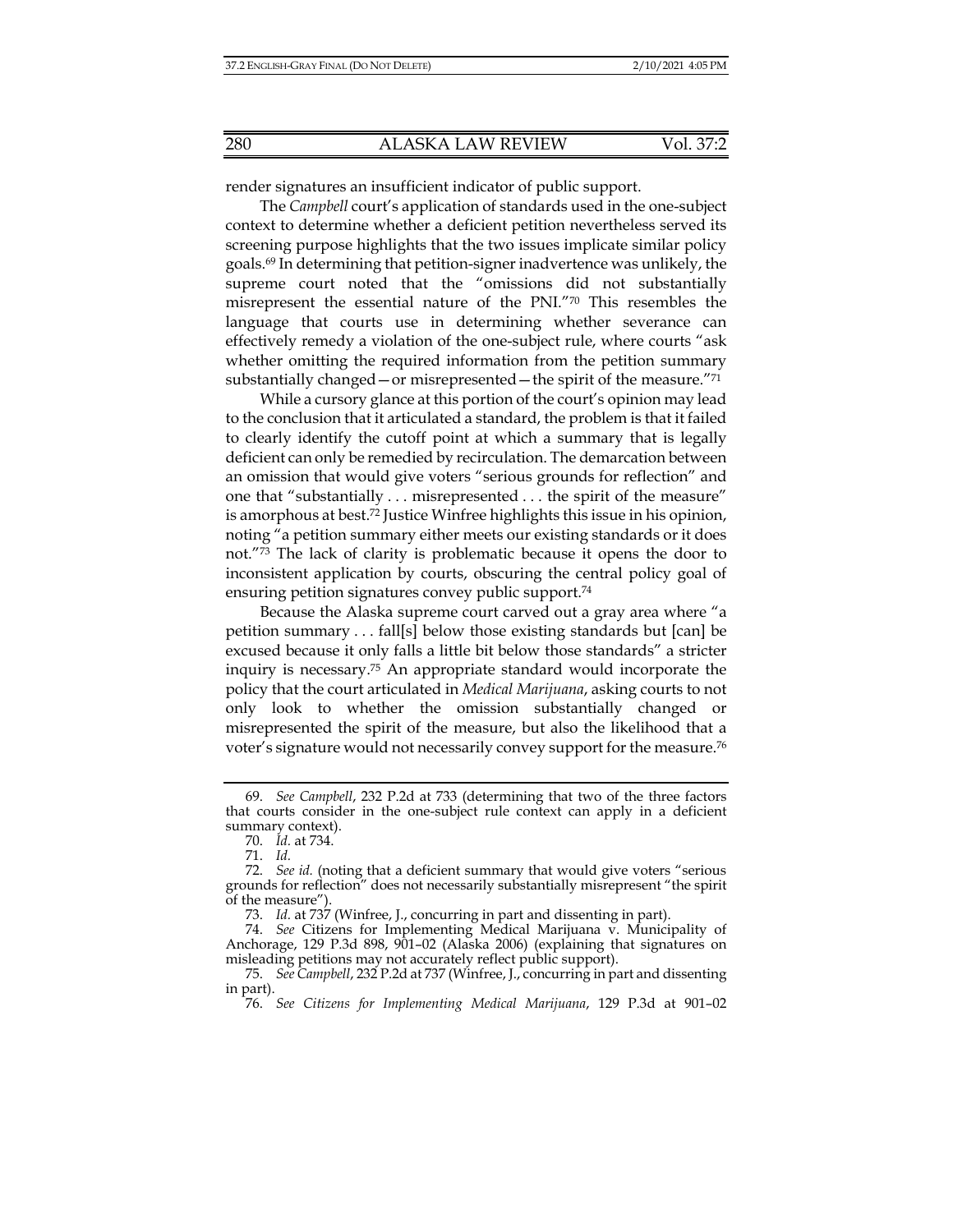## 2020 WHEN MISREPRESENTATION BECOMES DECEPTIVE 281

In doing so, courts should consider whether the initiative summary clearly states whether the measure creates or abolishes rights and whether a reasonable voter would have to infer the effect of the proposition.77 To that end, in determining petition-signer inadvertence, Alaskan courts ought to examine not only the misrepresentation contained in the petition summary itself, but also the extent to which that misrepresentation would affect voters' ability to understand the effect of the measure.

## **B. Applying the Standard to** *Campbell*

Given the policy goals of the screening function of the petition process explained in *Medical Marijuana*, the court incorrectly determined in *Campbell* that the deficient summary did not need to be recirculated.78 The conclusion in *Campbell* underscores how an unworkable standard misleads courts and generates inconsistencies.79 Directly applicable to the issue in *Campbell* is the court's determination in *Medical Marijuana* that the proposed initiative was ambiguous about whether it created or restricted rights.80 A significant factor for finding the petition legally deficient in *Campbell* was the absence of language clarifying that the proposal would restrict current law.81 Despite this finding, the court failed to engage in meaningful discussion about whether a reasonable petition signer in Alaska would be sufficiently appraised of the current legal landscape regarding voter laws to be fully aware of the impact of the PNI, or whether she would have to "infer the effect of the proposition from other sources."82

The court similarly concluded that the PNI petition was deficient because it failed to describe that the enforcement mechanism of the proposed initiative would impose criminal liability on doctors

<sup>(</sup>acknowledging that signatures on a deficient summary may be the result of voter confusion).

 <sup>77.</sup> *See id.* at 903 (noting that a reader of the proposition "would have to infer the effect of the proposition from other sources" because the proposition was ambiguous).

 <sup>78.</sup> *Campbell*, 232 P.3d at 734; *see Citizens for Implementing Medical Marijuana*, 129 P.3d at 901 (explaining that circulating a petition for signatures ensure that measures on the ballot have garnered sufficient public support).

 <sup>79.</sup> *See Campbell*, 232 P.3d at 734 (determining that a legally deficient summary will not always need to be recirculated).

 <sup>80.</sup> *See id.* at 730 (concluding that the petition summary was deficient in part because it omitted that the PNI would restrict current law).

 <sup>81.</sup> *Id.* at 728.

 <sup>82.</sup> *Citizens for Implementing Medical Marijuana*, 129 P.3d at 903; *see Campbell*, 232 P.3d at 734 (explaining that petition-signer inadvertence was unlikely because the deficient summary did not substantially misrepresent the PNI).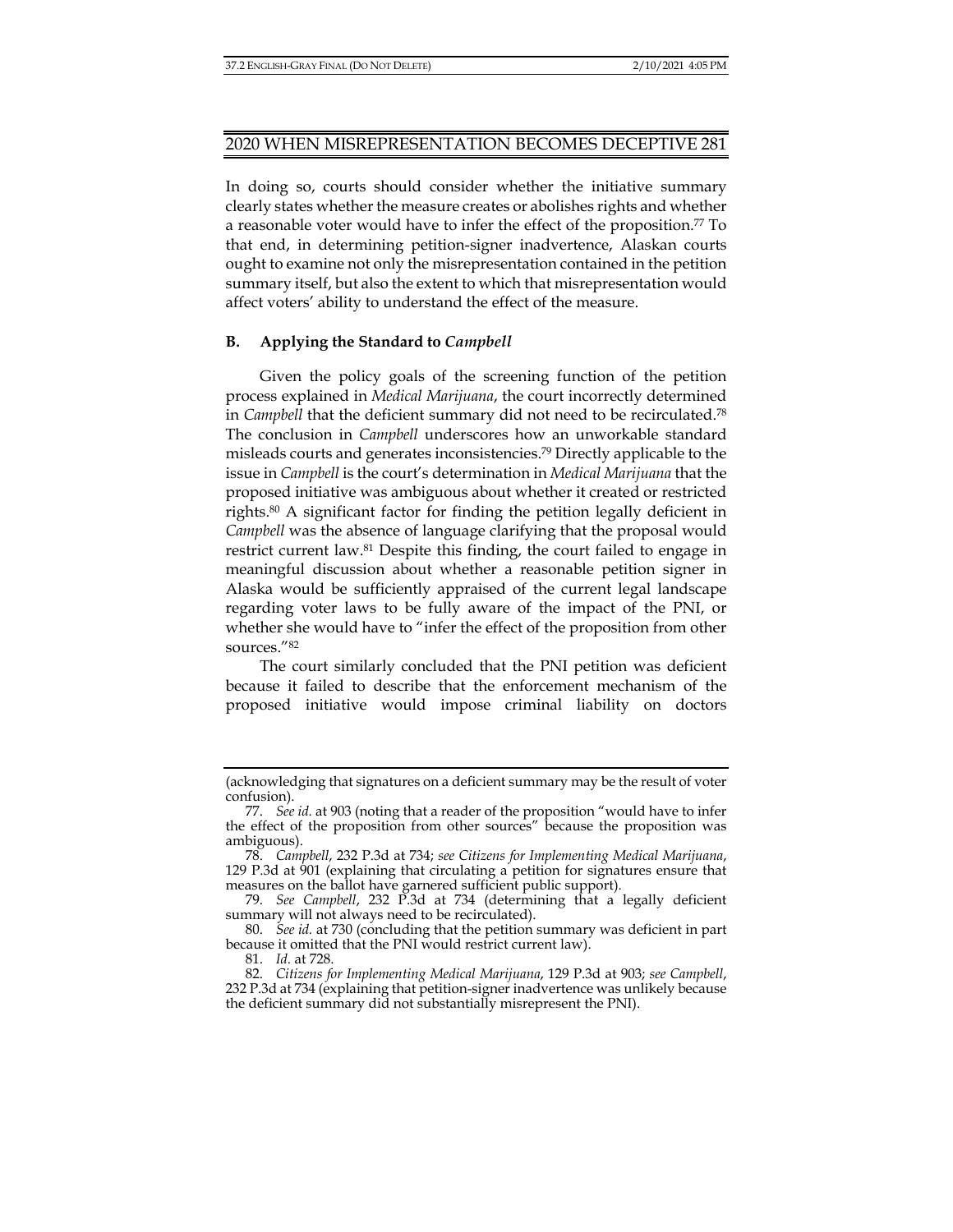performing abortions.83 In dicta, the *Medical Marijuana* court noted that a petition that does not sufficiently describe the scope of a measure could be legally deficient because it could be misleading.<sup>84</sup> The court should have applied that legal reasoning in *Campbell*. Because felony punishment for doctors was the "primary enforcement mechanism" for the PNI, it was "a main feature of the initiative."85 This omission could mislead voters because it would create "entirely new legal responsibilities" for physicians.86 Like in *Medical Marijuana*, a voter's perception of whether the initiative imposed narrow or broad obligations could influence her vote.87 A reasonable voter would be justified in inquiring who bears the burden of enforcement. Because of the potential confusion that could arise from the absence of information on enforcement, the petition could mislead voters.

This analysis best serves the initiative process by prioritizing informed lawmaking.88 Because the summary was legally deficient, and that deficiency could lead to petition signers having to infer the effect of the initiative, petition signers "could not know with sufficient certainty what they were endorsing."<sup>89</sup> Accordingly, a higher standard for petitionsigner inadvertence would best ensure that measures that go on the ballot are endorsed by a knowledgeable public.

 <sup>83.</sup> *Campbell*, 232 P.3d at 730.

 <sup>84.</sup> *See Citizens for Implementing Medical Marijuana*, 129 P.3d at 903 ("Although we do not have to decide the issue here, we note in passing that the text of the proposition might also be misleading in regards to its scope.").

 <sup>85.</sup> *Campbell*, 232 P.3d at 730.

 <sup>86.</sup> Brief of Cross-Appellees at 16, Planned Parenthood of Alaska v. Campbell, 232 P.3d 725 (2010) (Nos. S–13826, S–13835, S–13845).

 <sup>87.</sup> *See Citizens for Implementing Medical Marijuana*, 129 P.3d at 903 ("Because this ambiguity in the text of the initiative might cause voters to sign the petition who would not sign if they perceived the broader possible reading, the text itself is potentially problematic.").

 <sup>88.</sup> *See id.* at 903 ("The uncertainty created by this lack of context violates the principle of informed lawmaking that underlies all petition requirements."). 89*. Id.*